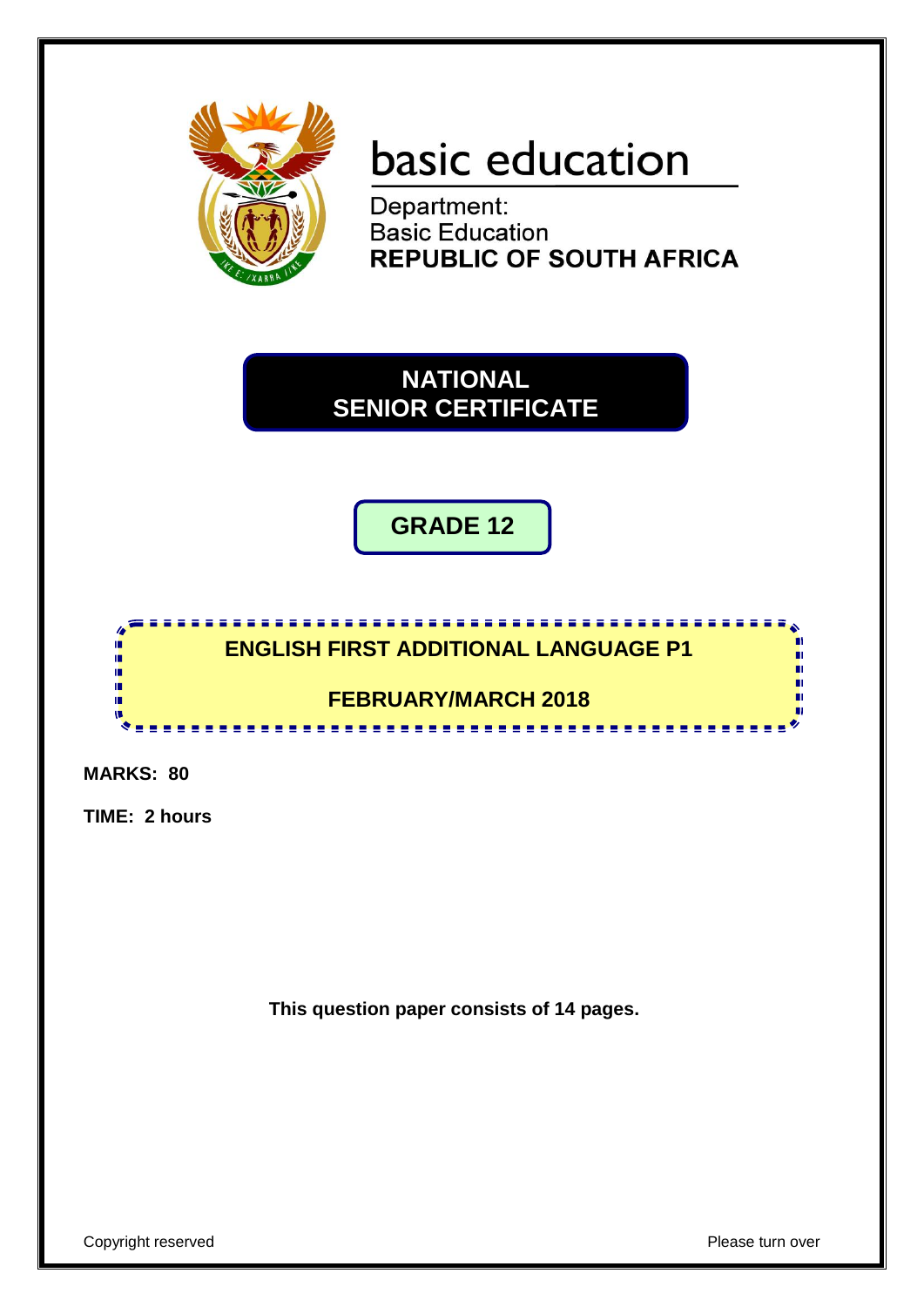# **INSTRUCTIONS AND INFORMATION**

1. This question paper consists of THREE sections:

| <b>SECTION A:</b> | Comprehension | (30) |
|-------------------|---------------|------|
| <b>SECTION B:</b> | Summary       | (10) |
| <b>SECTION C:</b> | Language      | (40) |

- 2. Answer ALL the questions.
- 3. Read ALL the instructions carefully.
- 4. Start EACH section on a NEW page.
- 5. Leave a line after each answer.
- 6. Number the answers correctly according to the numbering system used in this question paper.
- 7. For multiple-choice questions, write only the letter (A–D) next to the question number in the ANSWER BOOK.
- 8. Pay special attention to spelling and sentence construction.
- 9. Use the following time frame as a guideline:

SECTION A: 50 minutes SECTION B: 20 minutes SECTION C: 50 minutes

10. Write neatly and legibly.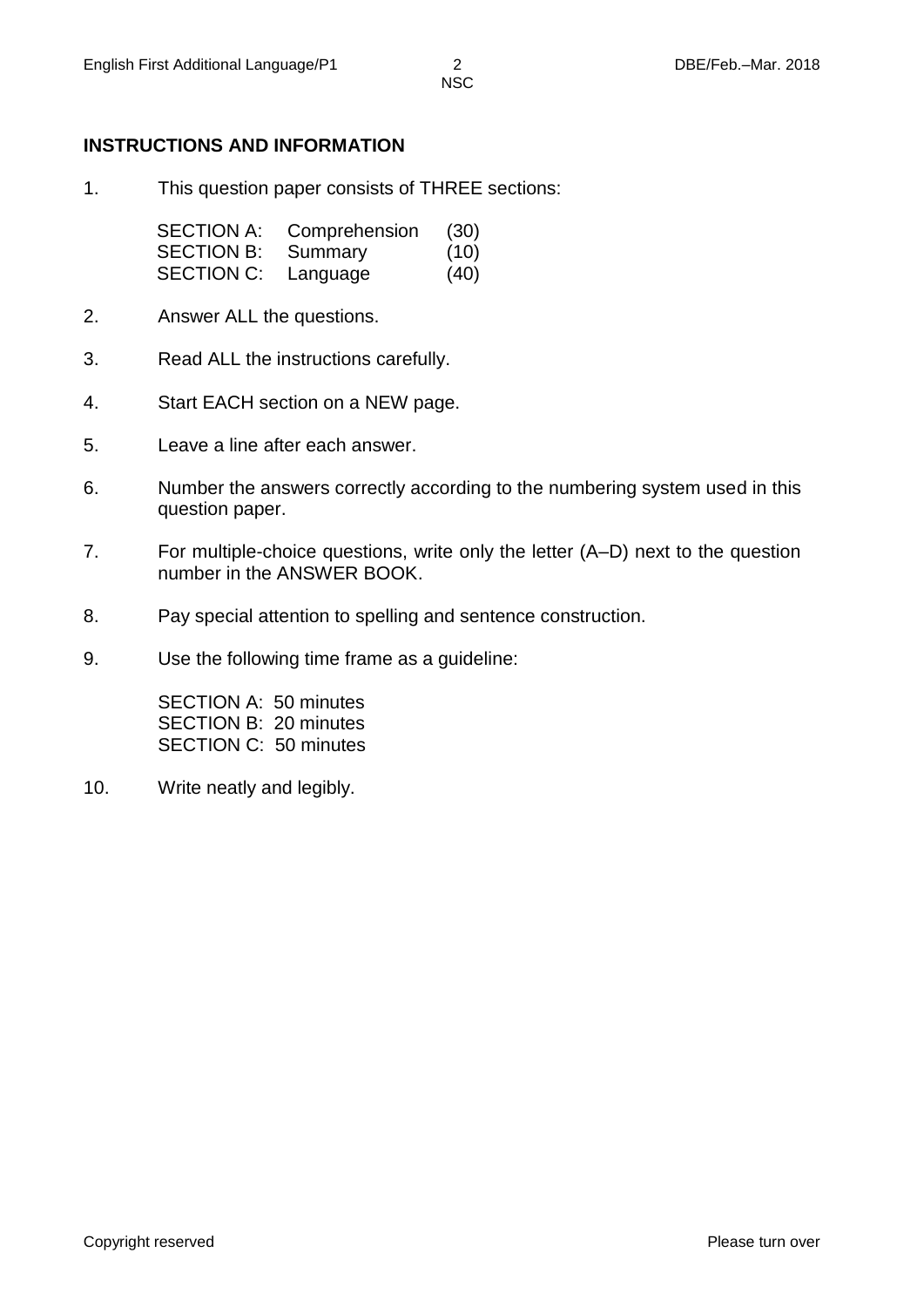# **SECTION A: COMPREHENSION**

#### **QUESTION 1**

Read BOTH TEXT A and TEXT B and answer the set questions.

#### **TEXT A**

#### **YOUNGSTERS DIVING INTO OCEAN STUDIES**

- 1 In the twenty-first century, there are many career options. High school learners know that they have to choose their own careers. Learners select their subjects according to their academic ability as well as interest. By the time learners reach matric, they usually choose their careers by looking at which career paths will give them the greatest opportunity. Nowadays, matric 5 learners have a wider choice of new career options.
- 2 Marine Sciences might be one such new option. This field of study is not just about swimming with turtles or tagging great white sharks in the big blue ocean. Cape Town's Two Oceans Aquarium has developed a Marine Sciences matric curriculum to attract young people to careers in this field. This will lead 10 to the protection of invaluable ocean resources and the coastline.
- 3 Aquarium education head, Russell Stevens, said he hoped that the new school subject would be piloted at the Lawhill Maritime Centre soon. This curriculum would follow the format of Life Sciences. It will expand on material the aquarium has offered to high school learners and volunteers since 2001. The Two Oceans senior teacher who developed the curriculum with support from Stevens said, 'The ocean is an unexplored area. If we get researchers in there, they will help to ensure the sustainability of its resources.' 15
- 4 This centre's main purpose is to support job creation and employment in South Africa. It provides 15–18-year-old learners with maritime-related 20 knowledge and skills while they are still at school. It will increase their opportunities for post-school employment or admission to related courses at tertiary institutions.
- 5 About nine hundred learners have graduated as 'Young Biologists' on completing the five-day course run by the Two Oceans Marine Sciences 25 Academy. Most continued to work as volunteers after their compulsory thirty hours of working. This is the Two Oceans' flagship course targeting Grade 8 learners who train with microscopes, make collections and presentations and organise environment clean-ups. The organisers make sure that the course is as hands-on as possible, with various activities and outings included. 30
- 6 Shanet Rutgers, 26, who works with penguins at the aquarium, said, 'The Young Biologists course is very educational and opens doors for young students who would like to work in the wildlife sector. 'After doing it, I went on to study nature conservation and then continued volunteering for as many hours as possible.'

35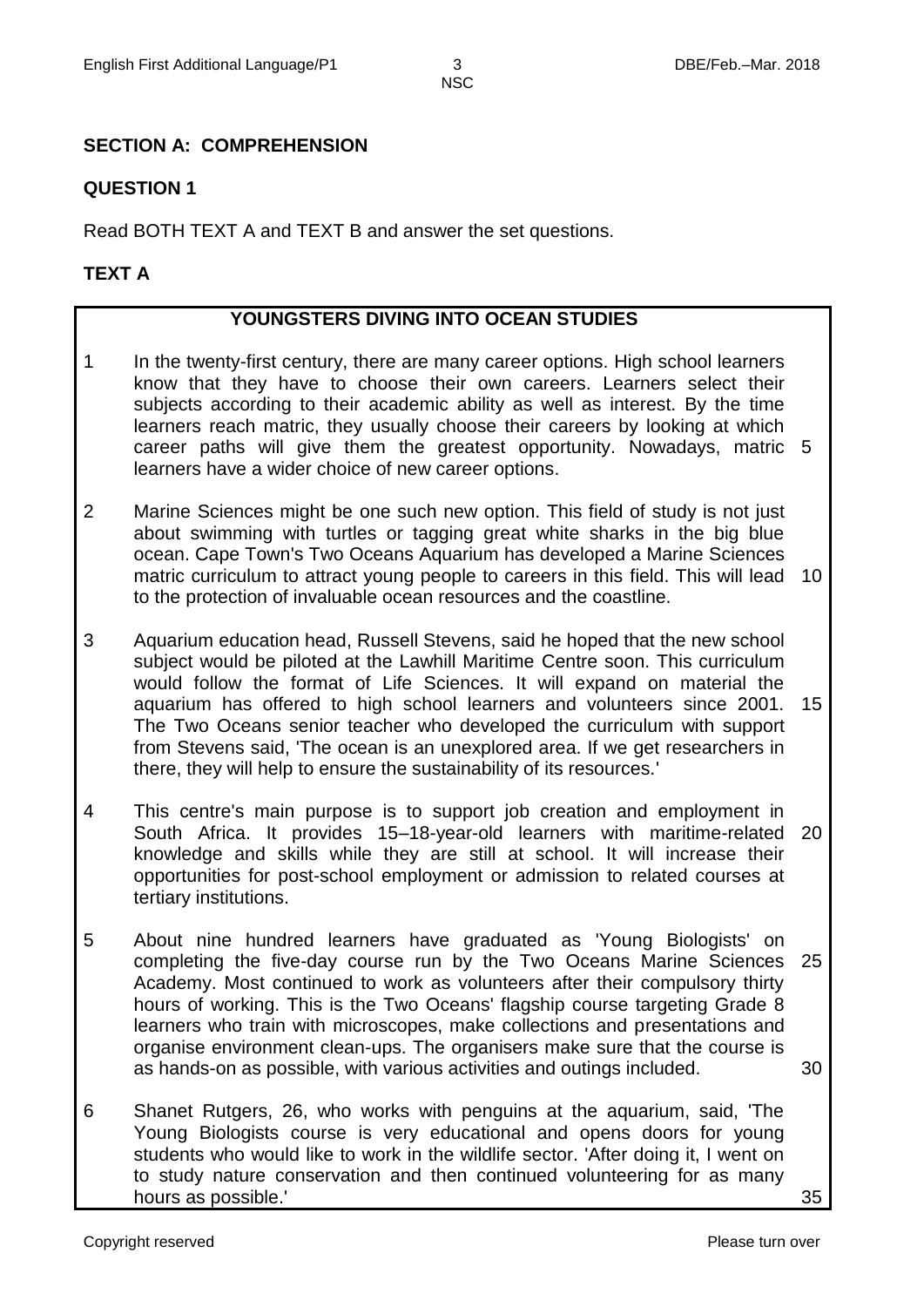- 7 Some of these graduates have progressed to the aquarium's five-day Oceanography course, preparing them for tertiary study. Four have been awarded Marine Sciences and Oceanography bursaries so far.
- 8 The aquarium's courses give learners a foundation in Biology, the language of Marine Sciences and knowledge of what this involves. Rashida Manual, a second-year university student in Oceanography and Atmospheric Sciences, said the aquarium's courses had equipped her for her degree. 'I have always been passionate about the ocean and how it works, and this came together for me in the Young Biologists course.' 40
- 9 People have this romantic idea that marine scientists put on scuba gear and 45 go swimming with dolphins, when they are more likely to spend three weeks a year in the ocean and the rest of the time doing research and analysing information.
- 10 Young Biologists graduate Bongani Mpele, 26, said he thought marine sciences at school would attract learners. If the curriculum is approved, the 50 aquarium would like to see it offered in about twenty coastal schools, which could also cater for learners from inland. Russell Stevens has met subject advisers, district managers and officials at the Department of Basic Education, as well as the Independent Examinations Board. He has proposed that they manage the matric subject, which would include Biology, Ecology, Oceanography and content on humans and the ocean. 55
- 11 Developing this career field would complement the government's Operation Phakisa, which aims to reduce unemployment among people. This career field is intended to maximise the potential of the coast and ocean for job creation and sustainability, said Stevens.

60

[Adapted from *Sunday Times*, 5 February 2017]

1.1 Refer to paragraph 1.

|     | 1.1.1                 | Name TWO factors that influence a learner's career choice.                              | (2) |
|-----|-----------------------|-----------------------------------------------------------------------------------------|-----|
|     | 1.1.2                 | What advantage do matric learners have regarding career choices?                        | (1) |
| 1.2 |                       | Why was the Marine Sciences curriculum developed? Give TWO reasons.                     | (2) |
| 1.3 | Refer to paragraph 3. |                                                                                         |     |
|     | 1.3.1                 | Quote ONE word to prove that Marine Sciences has not been<br>introduced at all schools. | (1) |
|     | 1.3.2                 | How is the curriculum for Marine Sciences similar to that of<br>Life Sciences?          | (1) |
|     | 1.3.3                 | Using your own words, explain what is meant by 'the ocean is an<br>unexplored area'.    | (1) |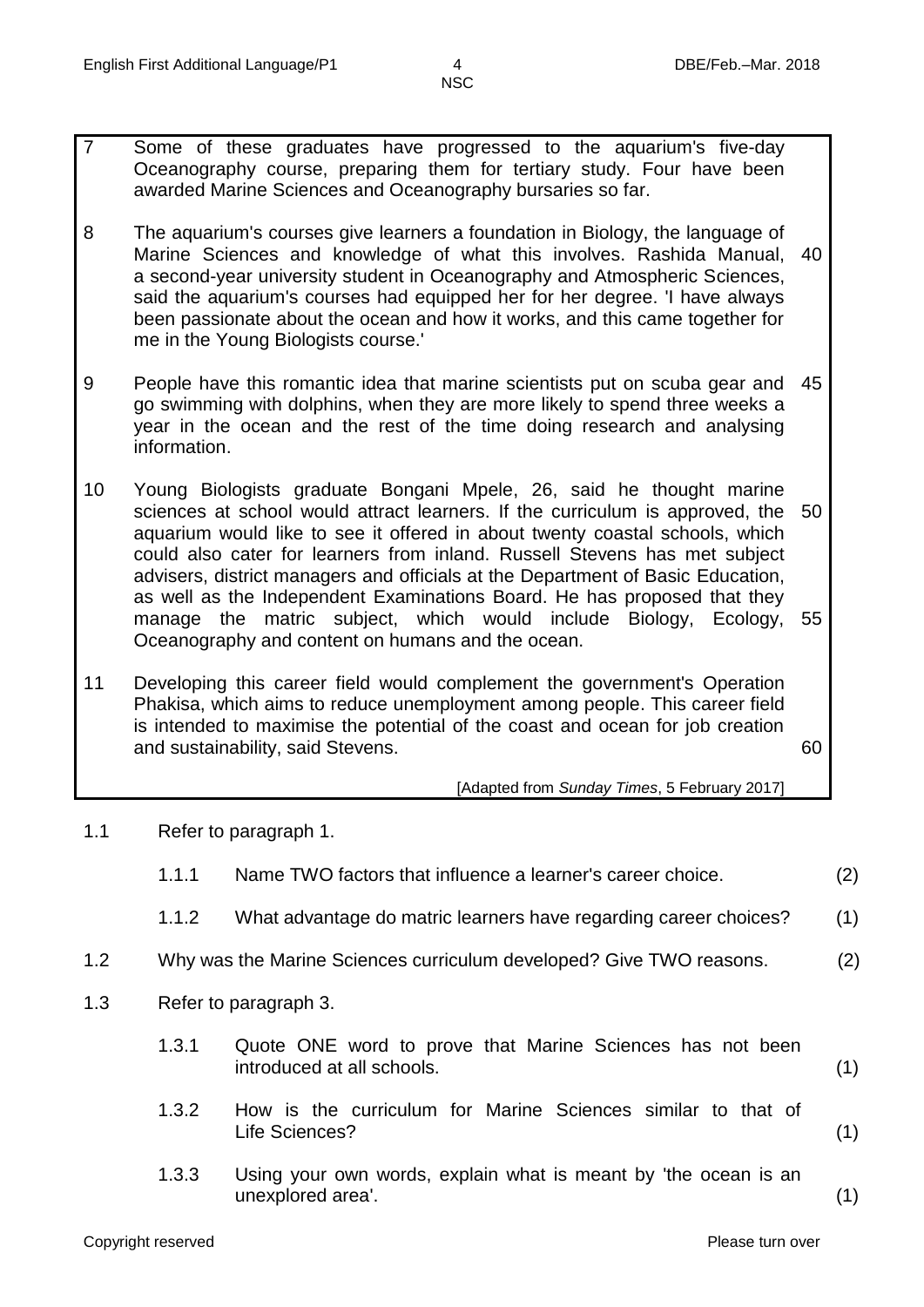1.4 Refer to paragraph 5.

|      | 1.4.1                                                                                                    |                                                                                                                              | Explain why 'Young Biologists' is written in inverted commas.                | (2) |
|------|----------------------------------------------------------------------------------------------------------|------------------------------------------------------------------------------------------------------------------------------|------------------------------------------------------------------------------|-----|
|      |                                                                                                          |                                                                                                                              |                                                                              |     |
|      | 1.4.2                                                                                                    |                                                                                                                              | Why is the following statement FALSE?                                        |     |
|      |                                                                                                          |                                                                                                                              | The 'Young Biologists' were paid during their training.                      | (1) |
|      | 1.4.3                                                                                                    |                                                                                                                              | Choose the correct answer to complete the following sentence:                |     |
|      |                                                                                                          | about                                                                                                                        | The words 'flagship course' in line 27 mean that the course is               |     |
|      |                                                                                                          | A<br>B<br>C<br>D                                                                                                             | studying flags.<br>being impressive.<br>studying ships.<br>being supportive. | (1) |
|      |                                                                                                          |                                                                                                                              |                                                                              |     |
|      | 1.4.4                                                                                                    |                                                                                                                              | Why is it important for the course to be 'as hands-on as possible'?          | (2) |
| 1.5  | Refer to paragraph 6.                                                                                    |                                                                                                                              |                                                                              |     |
|      |                                                                                                          |                                                                                                                              | What do the words, 'continued volunteering' suggest about Shanet Rutgers?    | (1) |
| 1.6  |                                                                                                          |                                                                                                                              | Explain why the writer has included the following statement:                 |     |
|      | far' (paragraph 7).                                                                                      |                                                                                                                              | 'Four have been awarded Marine Sciences and Oceanography bursaries so        | (2) |
| 1.7  |                                                                                                          | Do marine scientists spend most of their time in the ocean? Give a reason for<br>your answer.                                |                                                                              | (2) |
| 1.8  | Give a reason why Marine Sciences should be offered at coastal schools if<br>the curriculum is approved. |                                                                                                                              |                                                                              | (1) |
| 1.9  |                                                                                                          | In your view, will this article succeed in motivating learners to study<br>Marine Sciences? Substantiate your answer.<br>(2) |                                                                              |     |
| 1.10 | STUDIES.                                                                                                 |                                                                                                                              | Discuss the suitability of the title, YOUNGSTERS DIVING INTO OCEAN           | (2) |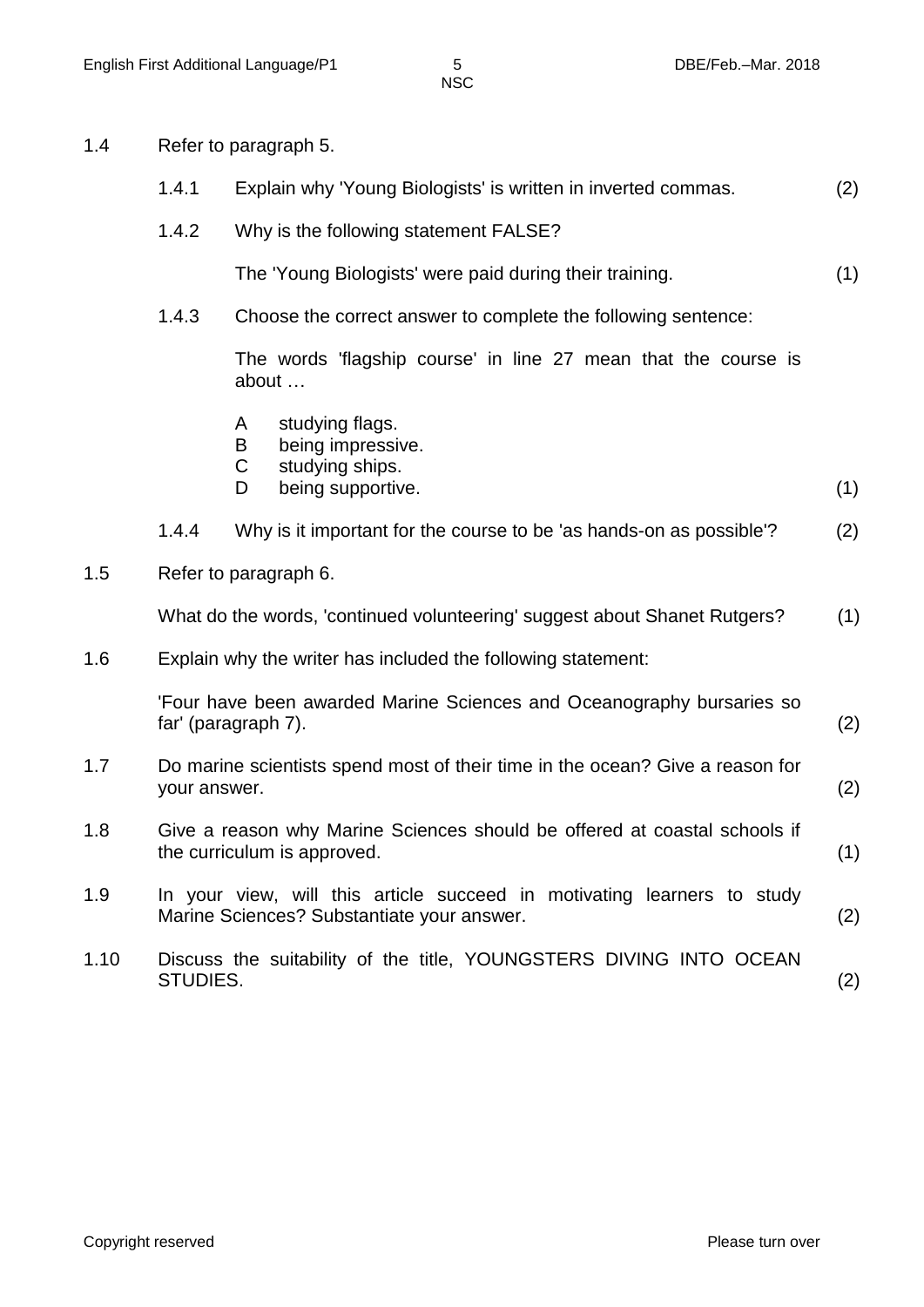# **TEXT B**



 <sup>[</sup>Source: www.google.com]

Refer to the graph above (TEXT B).

|      | <b>TOTAL SECTION A:</b>                                                                                               | 30  |
|------|-----------------------------------------------------------------------------------------------------------------------|-----|
| 1.14 | In your view, is the inclusion of an image of a cellphone suitable in this visual?<br>Substantiate your answer.       | (2) |
| 1.13 | What does the tallest bar in the graph suggest about teens?                                                           | (2) |
| 1.12 | According to the graph, does the cost of making calls influence most teens to<br>text? Give a reason for your answer. | (1) |
|      | 'Teens' is the abbreviated form of the word                                                                           | (1) |
| 1.11 | Complete the following sentence by filling in the missing word.                                                       |     |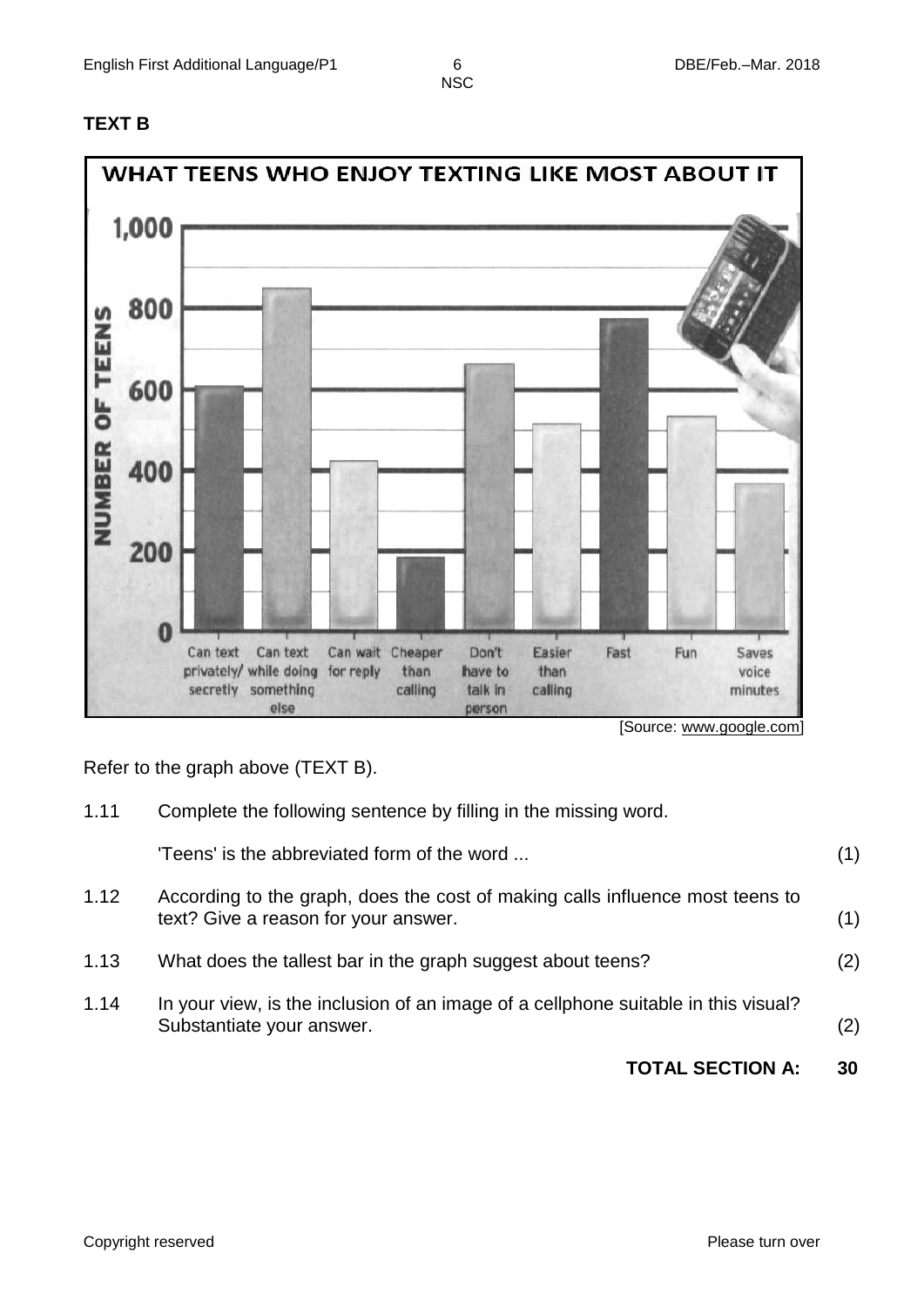#### **SECTION B: SUMMARY**

#### **QUESTION 2**

Listening is an important skill.

Read TEXT C below and list SEVEN points on **how to be a good listener**.

#### **INSTRUCTIONS**

- 1. Your summary must be written in point form.
- 2. List your SEVEN points in full sentences, using no more than 70 words.
- 3. Number your sentences from 1 to 7.
- 4. Write only ONE point per sentence.
- 5. Use your OWN words as far as possible.
- 6. Indicate the total number of words you have used in brackets at the end of your summary.

# **TEXT C**

#### **LISTENING**

People's evaluation of their listening ability is much like their assessment of their driving skills; they think they are above average.

Good listening is much more than being silent when the other person talks. Sitting there silently nodding does not provide evidence that a person is listening. Asking a good question tells the speaker that the listener has not only heard what was said, but also understood it well enough to want additional information.

Good listening is characterised by the creation of a safe environment in which issues and differences could be discussed openly. Good listeners may challenge assumptions and disagree, but the person being listened to feels the listener is trying to help, not wanting to win an argument. Good listeners never try to hijack the conversation so that they or their issues become the subject of discussion.

Good listening includes some feedback provided in a way others would accept and that opens up alternative paths to consider. Many people think that a good listener is like a sponge that accurately absorbs whatever the other person is saying. However, a good listener makes the speaker feel better by not merely passively absorbing, but by being actively involved.

A good listener clears away distractions like phones and laptops, focusing attention on the other person. Appropriate eye-contact is made to show attentive listening.

[Adapted from [https://hbr.org,](https://hbr.org/) 2016]

#### **TOTAL SECTION B: 10**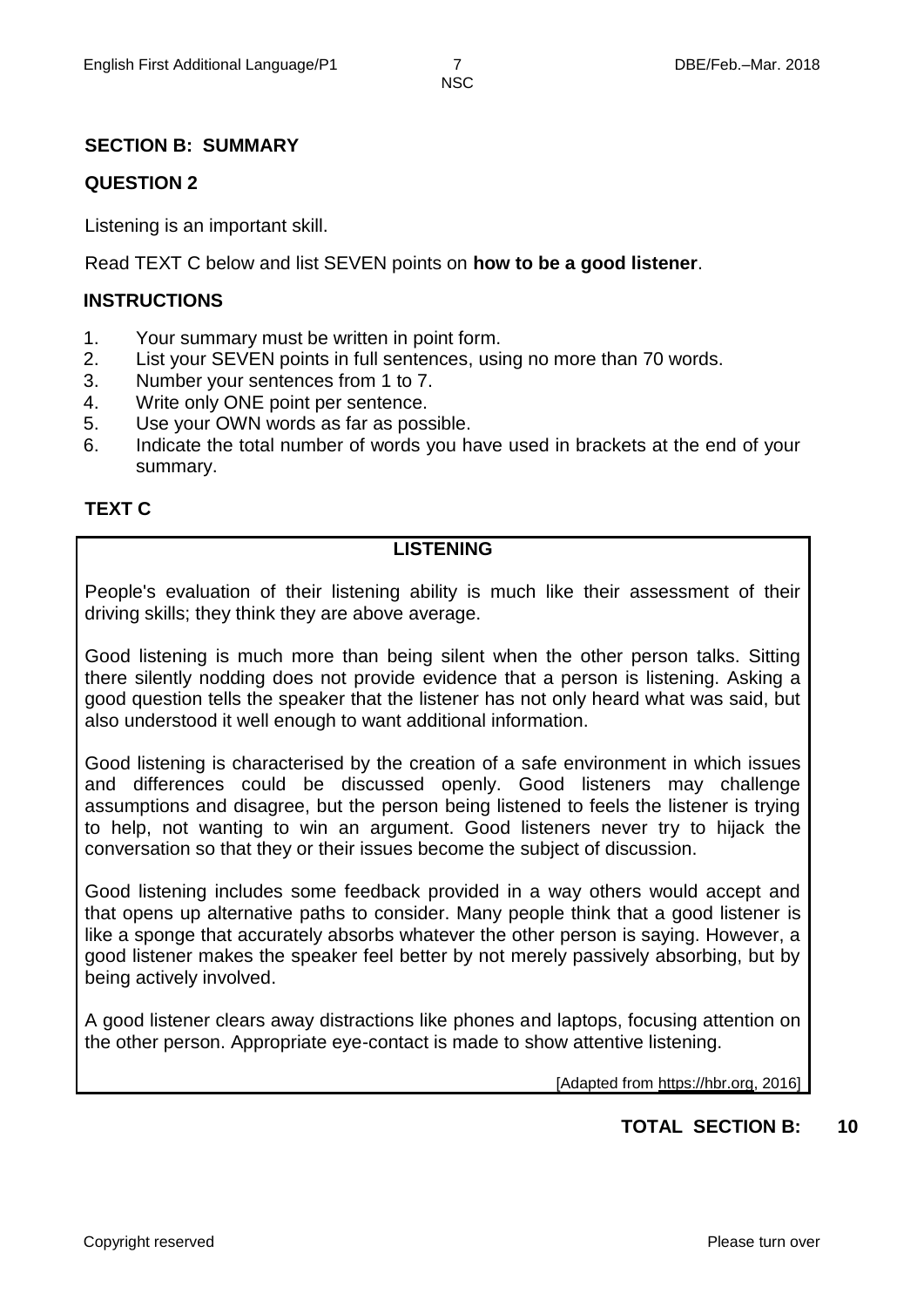#### **SECTION C: LANGUAGE**

# **QUESTION 3: ANALYSING AN ADVERTISEMENT**

Study the advertisement (TEXT D) below and answer the set questions.

#### **TEXT D**



- 3.1 Name the product being advertised. (1)
- 3.2 Refer to the headline.

Why is the word, 'Spray', written in a larger font? (1)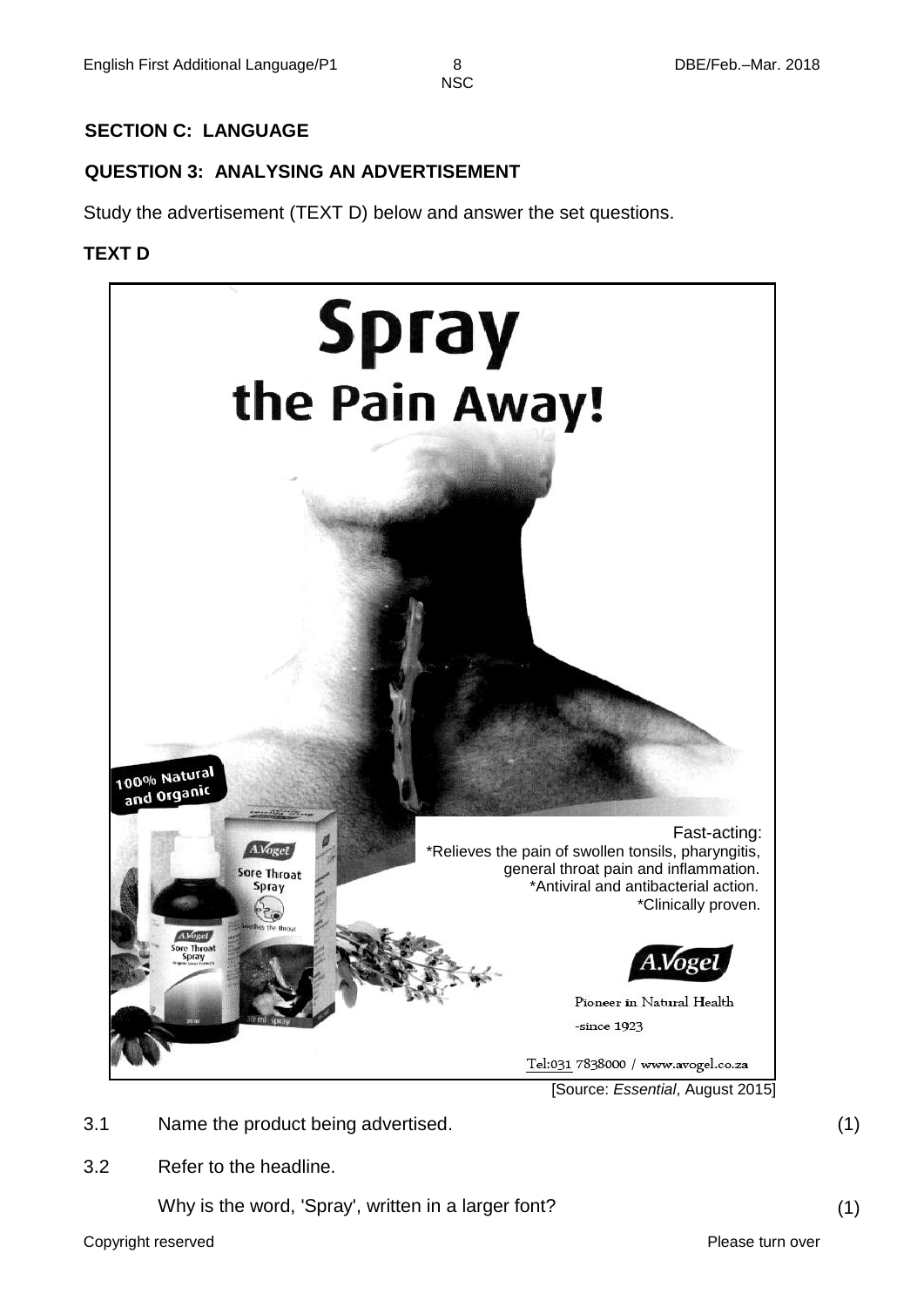| 3.3 | Refer to the visual of a throat.                                                                       |             |
|-----|--------------------------------------------------------------------------------------------------------|-------------|
|     | Why does the advertiser include an image of a thorny stem?                                             | (2)         |
| 3.4 | Refer to the words, 'Antiviral and antibacterial action'.                                              |             |
|     | Complete the sentence with a suitable word:                                                            |             |
|     | The underlined part is called a                                                                        | (1)         |
| 3.5 | Quote TWO consecutive words to prove that the advertised product is safe<br>to use.                    | (1)         |
| 3.6 | Why would it be important to know that A.Vogel has been a 'Pioneer in<br>Natural Health - since 1923'? | (1)         |
| 3.7 | How can the reader obtain more information about the advertised product?                               | (1)         |
| 3.8 | Discuss whether the advertisement would convince you to buy this product.                              | (2)<br>[10] |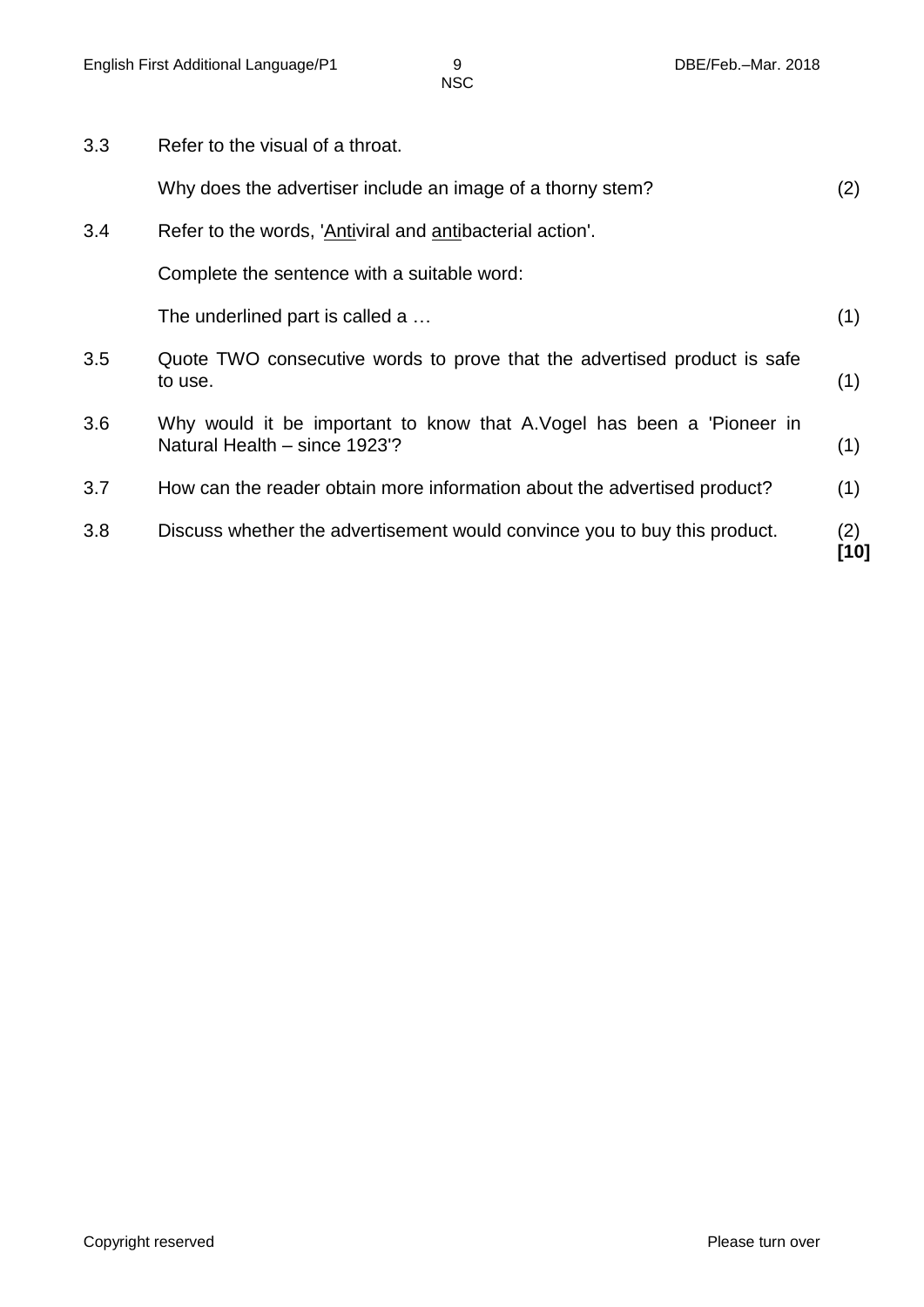# **QUESTION 4: ANALYSING A CARTOON**

Read the cartoon (TEXT E) below and answer the set questions.

#### **TEXT E**

#### **MADAM AND EVE**



[Source: *Pretoria News*, 2 July 2016]

**Glossary: \***emojis − small images or icons used to express ideas, emotions etc. in electronic communication.

**NOTE:** In this cartoon, the girl is Thandi and the woman is Mother Anderson.

- 4.1 State ONE visual clue which indicates that Mother Anderson cannot see Thandi. (1)
- 4.2 What does Thandi do in Frame 2? (1)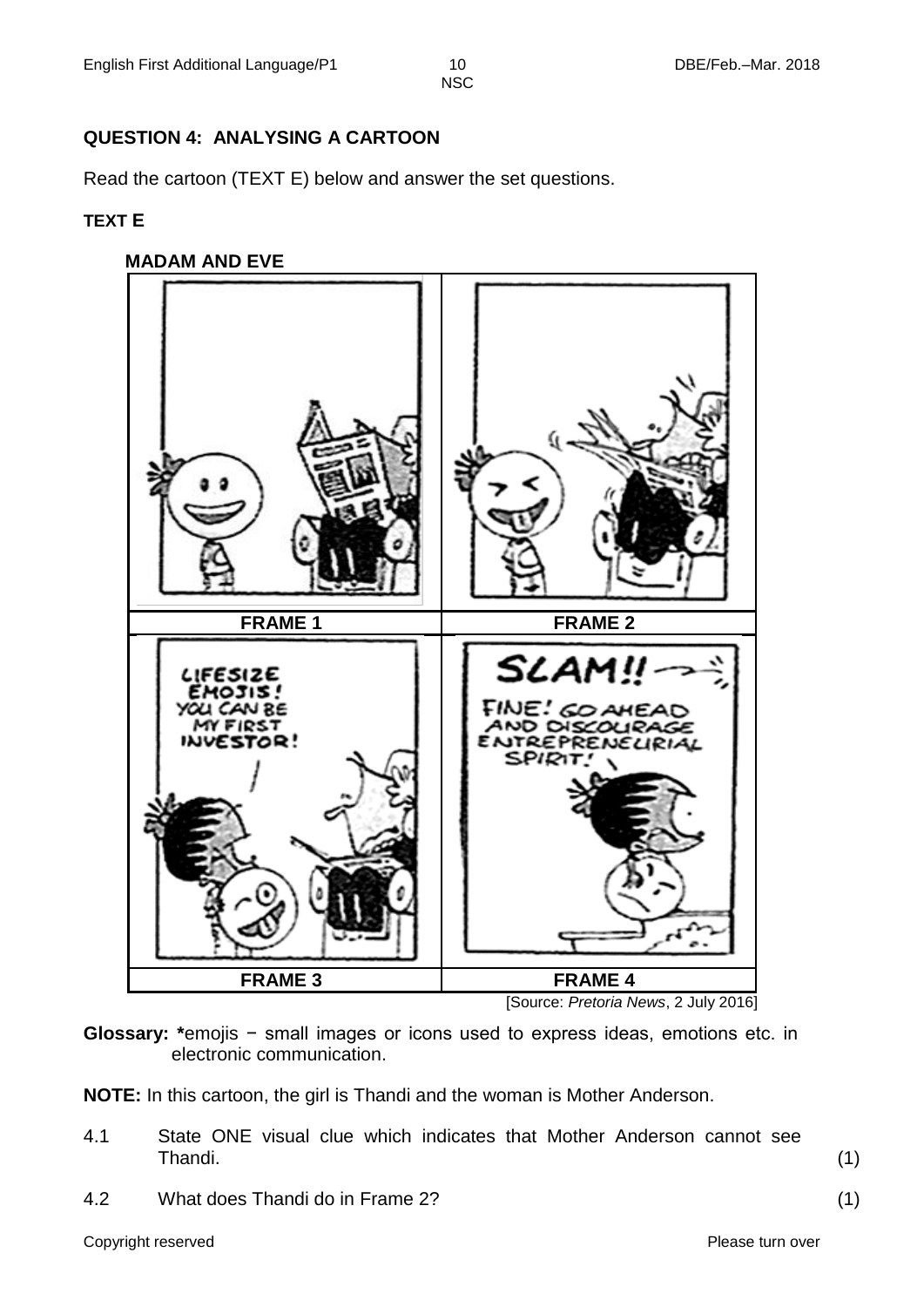| 4.3 | What does Thandi expect from Mother Anderson in Frame 3? |                                                                                                                    |              |
|-----|----------------------------------------------------------|--------------------------------------------------------------------------------------------------------------------|--------------|
| 4.4 | Refer to Frame 4.                                        |                                                                                                                    |              |
|     | 4.4.1                                                    | State TWO techniques that the cartoonist uses to show how<br>Mother Anderson closes the door.                      | (2)          |
|     | 4.4.2                                                    | Explain how the emoji reflects Thandi's feelings.                                                                  | (2)          |
|     | 4.4.3                                                    | Write the word 'entrepreneurial' as a noun.                                                                        | (1)          |
| 4.5 |                                                          | Consider the cartoon as a whole and discuss whether Mother Anderson is<br>justified in her actions towards Thandi. | (2)<br>ี 101 |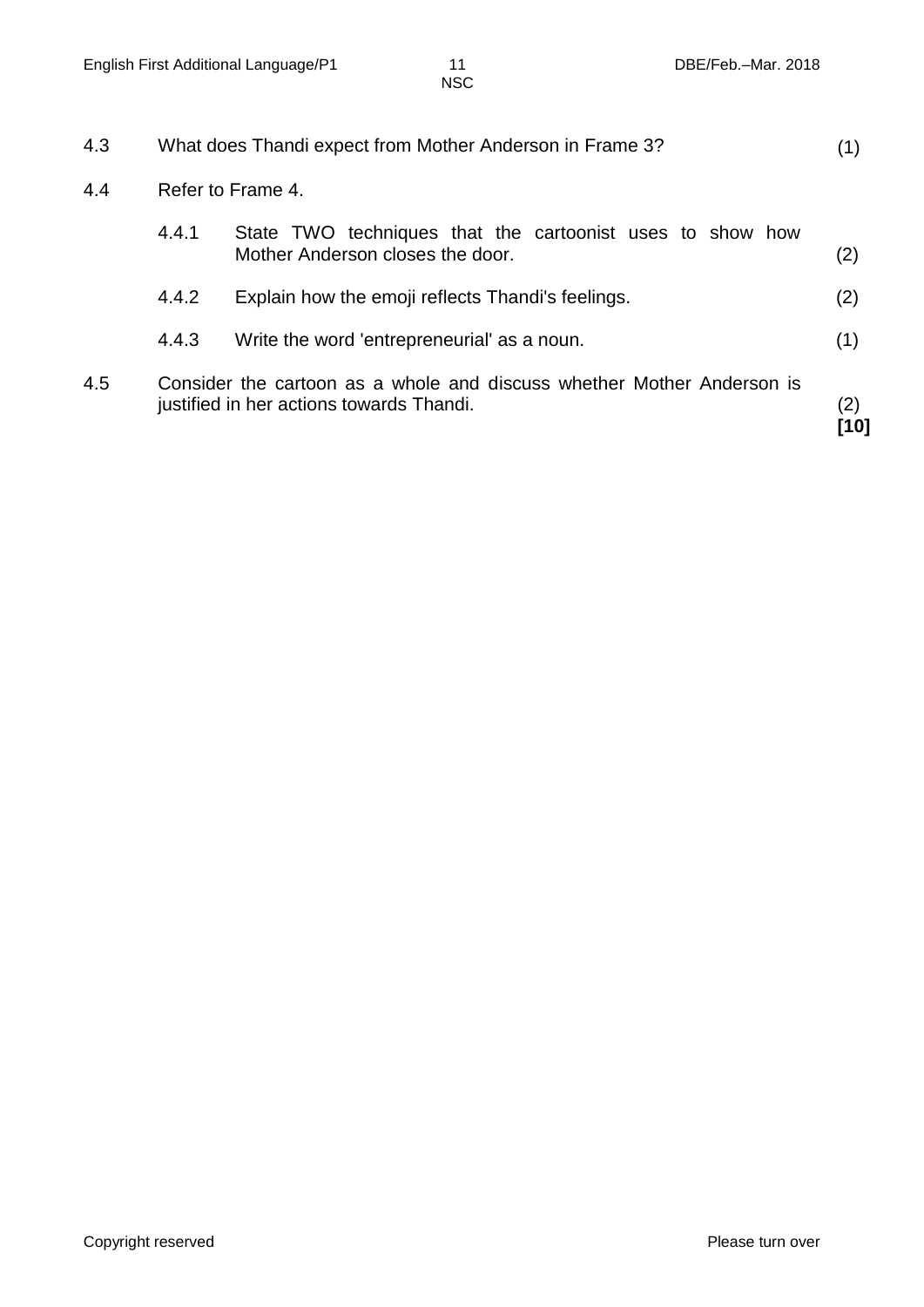5

#### **QUESTION 5: LANGUAGE AND EDITING SKILLS**

5.1 Read the passage (TEXT F) below, which has some deliberate errors, and answer the set questions.

#### **TEXT F**

#### **OLDEST TORTOISE**

- 1 He does not look a day older then one hundred. But Admiral, the tortoise living at Mitchell Park Zoo, celebrated his  $105<sup>th</sup>$  birthday resently.
- 2 He spent his birthday in his pen alongside two fellow female tortoises with a birthday lunch consisting of fruit and vegetables.
- 3 Admiral arrived at Mitchell Park about 105 years ago, courtesy of a unknown naval officer. He brought three giant tortoises to the park during World War I. He has found them in the Seychelles in 1915, according to Mitchell Park archives. The officer never returned to claim his pets, and Admiral has been at the park ever since, outliving the other two. 10
- 4 Admiral spends his day entertaining children and adults alike with his size and speed. He also enjoys a nap in the pond when the weather is hot.
- 5 A spokeswoman said, 'Admiral is the oldest tortoise in the country now and plays a significant role in drawing tourists to the zoo.' Admiral is set to one day be added to the Guinness World Records for being one of the oldest tortoises in the world. The current record holder is Jonathan the tortoise, who is 184 years old and lives in St Helena. 15

[Source: *Daily News*, 26 September 2016]

- 5.1.1 Correct the SINGLE error in each of the following sentences. Write down ONLY the question numbers and the words you have corrected.
	- (a) He does not look a day older then one hundred. (1)
	- (b) But Admiral, the tortoise living at Mitchel Park Zoo, celebrated his  $105<sup>th</sup>$  birthday resently. (1)
	- (c) Admiral arrived at Mitchell Park about 105 years ago, courtesy of a unknown naval officer. (1)
	- (d) He has found them in the Seychelles in 1915, according to Mitchell Park archives. (1)
- 5.1.2 Give the correct form of the word in brackets:

Admiral has become a (celebrate) at Mitchell Park. (1)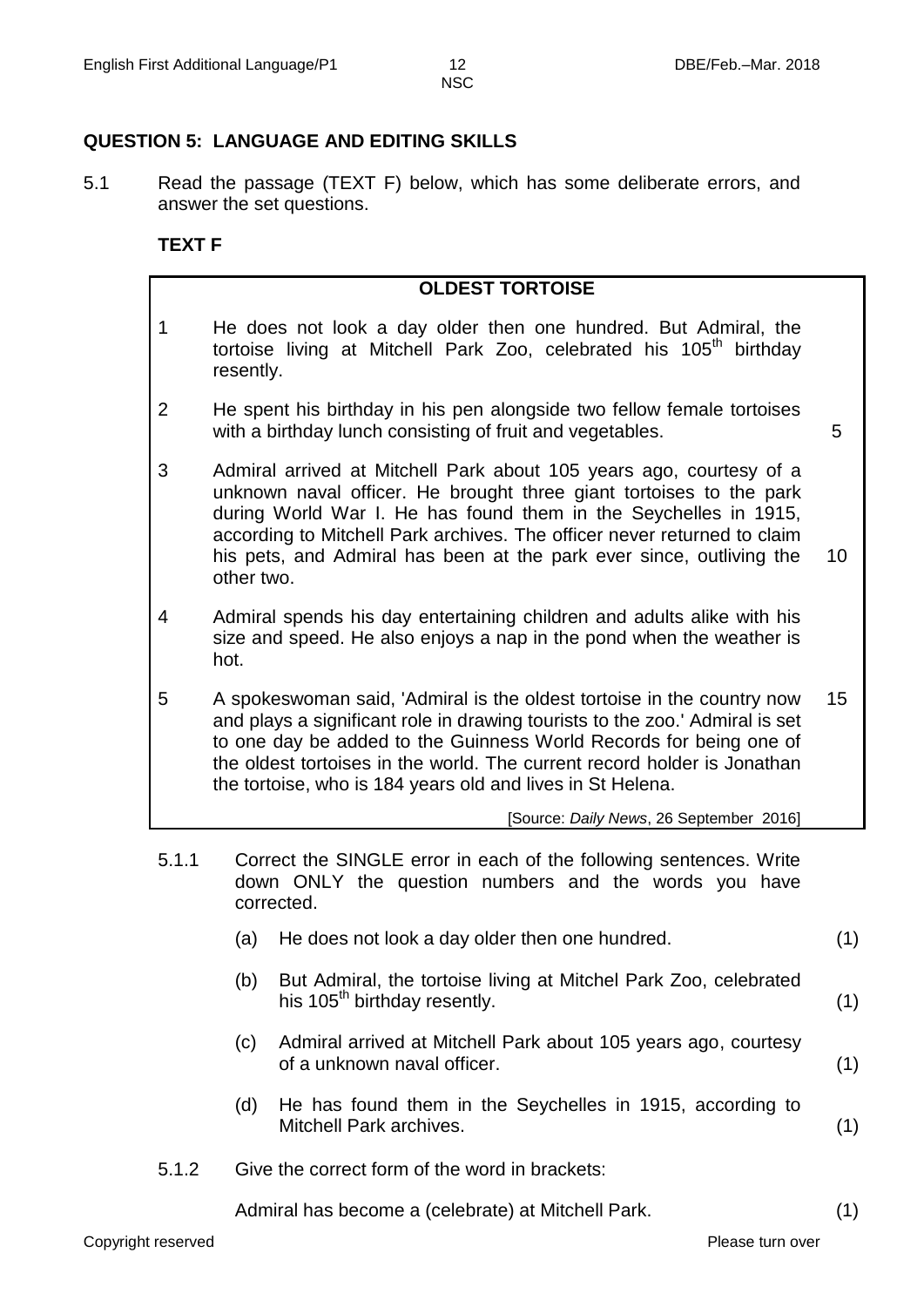5.1.3 Choose the correct answer to complete the following sentence:

A period of one hundred years is known as a …

- A decade.
- B century.
- C millennium.
- D bicentenary. (1)
	-
- 5.1.4 Study the following sentence and give a synonym for the word 'giant':

He brought three giant tortoises to the park during World War I. (1)

5.1.5 Rewrite the following sentence as a question:

The officer returned to claim his pets. (1)

5.1.6 Rewrite the following sentence in the passive voice:

Admiral entertains children and adults. (1)

5.1.7 Study the following sentence:

He also enjoys a nap in the pond when the weather is hot.

Use a homophone for the word weather in a sentence of your own. (1)

5.1.8 Rewrite the following sentence in reported speech:

She said, 'Admiral is the oldest tortoise in the country now and plays a significant role in drawing tourists to the zoo.' (4)